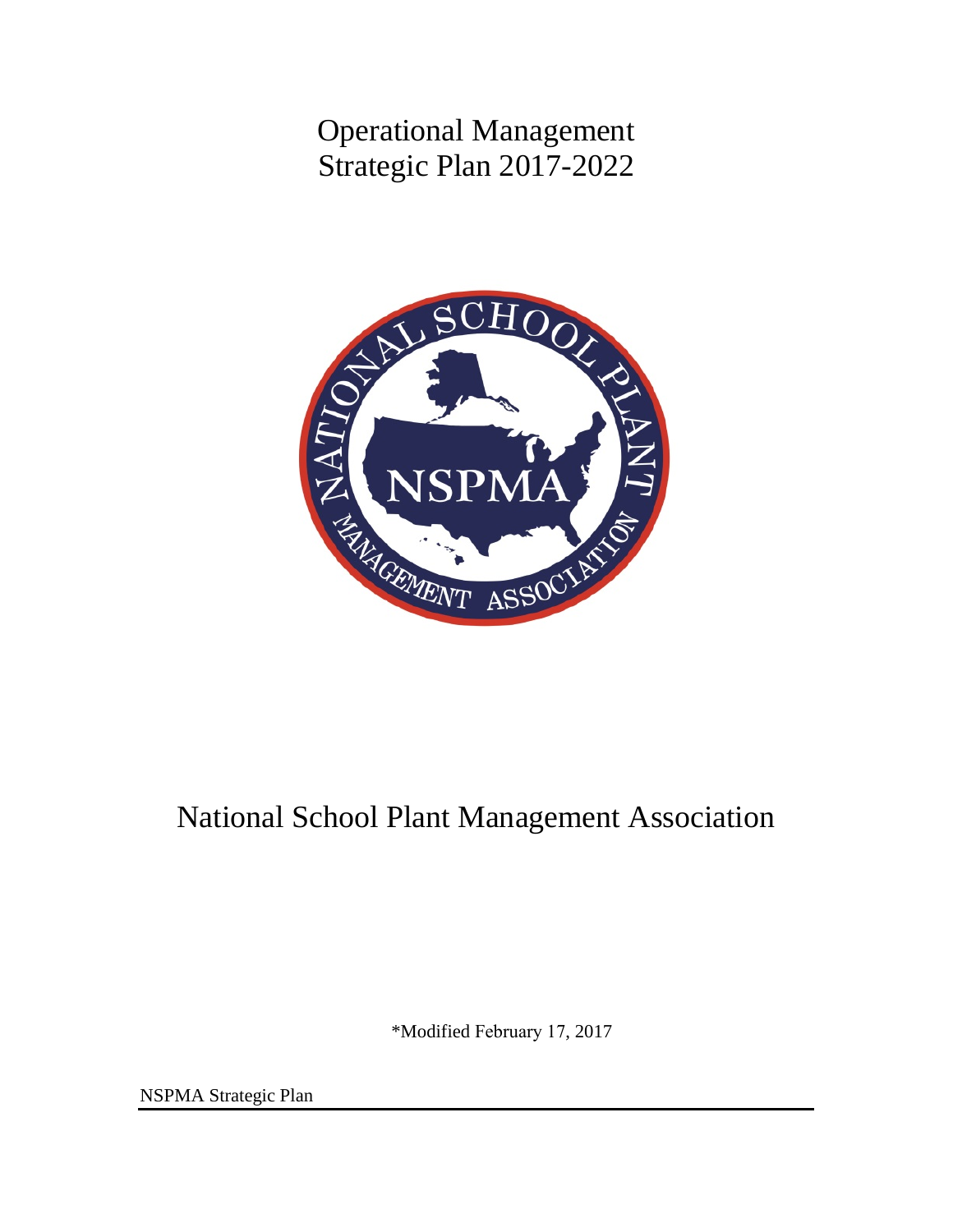# National School Plant Management Association

# 2017-2022 Strategic Plan

The National School Plant Management Association represents School Plant Managers, Facilitators, and Directors across the United States and promotes excellence in education through professional facility management.

Executive Board Members

President, Mike Mertens, Arkansas

Executive Secretary, Sherry Jennings, Virginia

Past President, Dr. John A. Bailey, Virginia

President Elect, Kim Keener, New Jersey

Vice President, John Rome, Louisiana

Treasurer, John Noel, Kentucky

Executive Conference Planner, Jim Vicar, South Carolina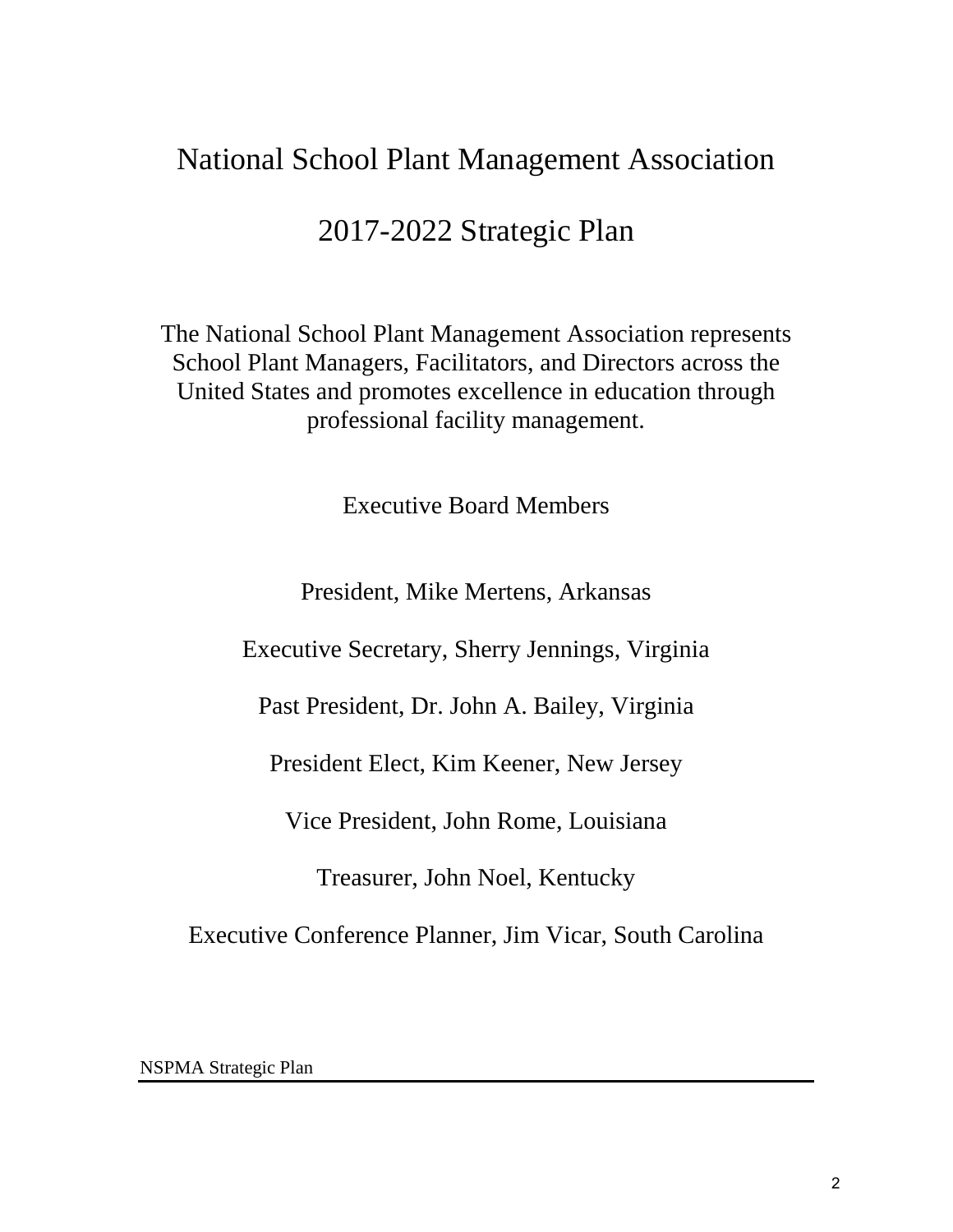# **Strategic Plan Contents**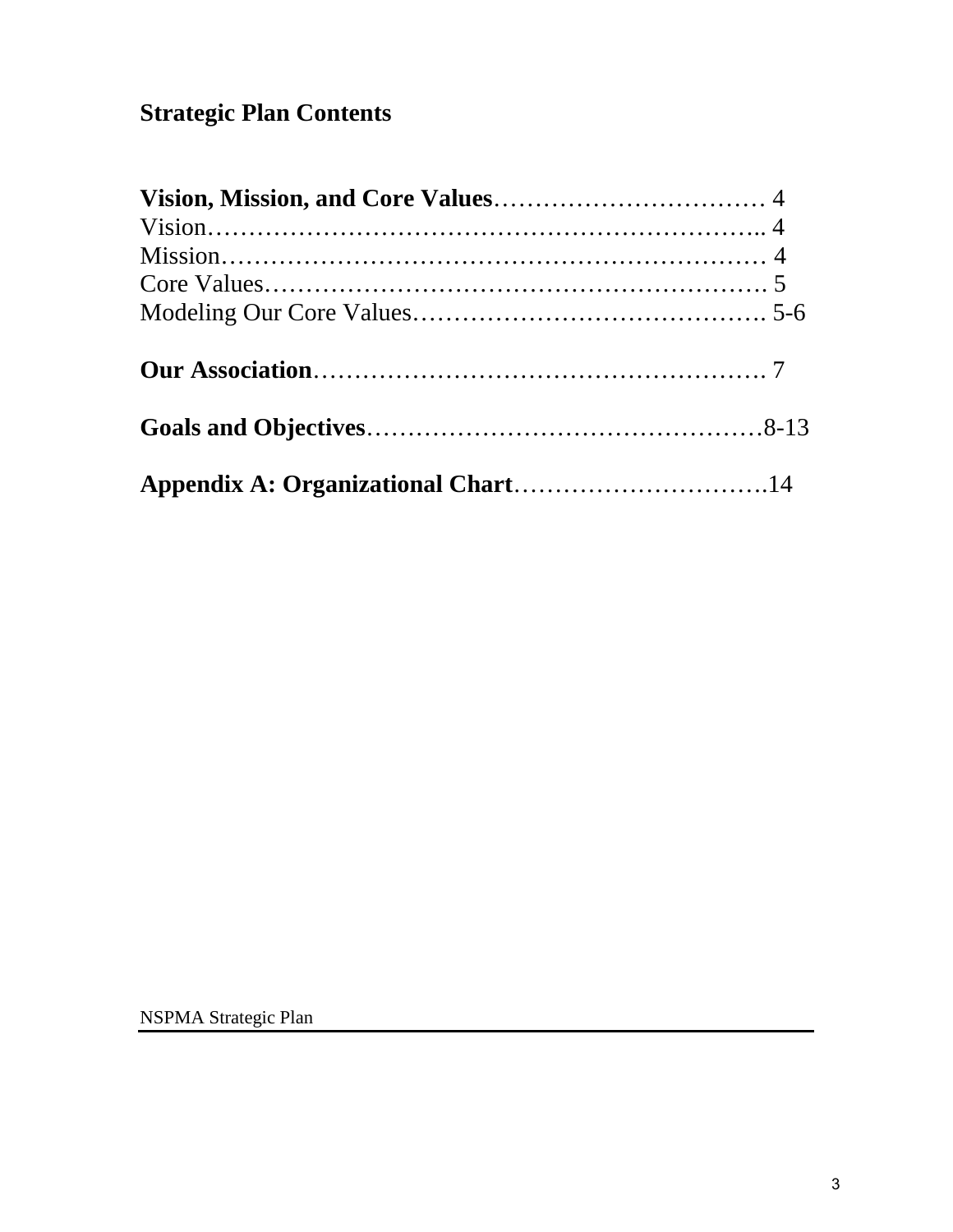## **Vision, Mission, and Core Values**

# **The National School Plant Management Association's mission, vision, and core values form the foundation of its strategic plan.**

# **Vision**

A national K-12 school plant management association that promotes excellence in education through professional facility management.

## **Mission**

To work with school divisions across the United States to promote efficient, adequate, and functional school buildings.

## **Core Values**

| <b>Service</b>    | We strive to provide support and guidance to school     |  |  |  |  |  |  |  |
|-------------------|---------------------------------------------------------|--|--|--|--|--|--|--|
|                   | divisions across the United States in regards to        |  |  |  |  |  |  |  |
|                   | research, professional development, and other relevant  |  |  |  |  |  |  |  |
|                   | disciplines.                                            |  |  |  |  |  |  |  |
| Leadership        | We maintain a balance of constituents across the        |  |  |  |  |  |  |  |
|                   | country that has experience and dedication to many      |  |  |  |  |  |  |  |
|                   | aspects of facility management.                         |  |  |  |  |  |  |  |
| <b>Research</b>   | We participate in roundtables, national research, and   |  |  |  |  |  |  |  |
|                   | day to day research topics that enhance the             |  |  |  |  |  |  |  |
|                   | environment in which children learn.                    |  |  |  |  |  |  |  |
| <b>Policy</b>     | We are governed by a set of bylaws and a constitution   |  |  |  |  |  |  |  |
|                   | for the association and we take part in national policy |  |  |  |  |  |  |  |
|                   | influence for operational procedures.                   |  |  |  |  |  |  |  |
| <b>Innovation</b> | We provide our constituents with access to vendors,     |  |  |  |  |  |  |  |
|                   | other stakeholders, and directors to collaborate for    |  |  |  |  |  |  |  |
|                   | building operations and energy management.              |  |  |  |  |  |  |  |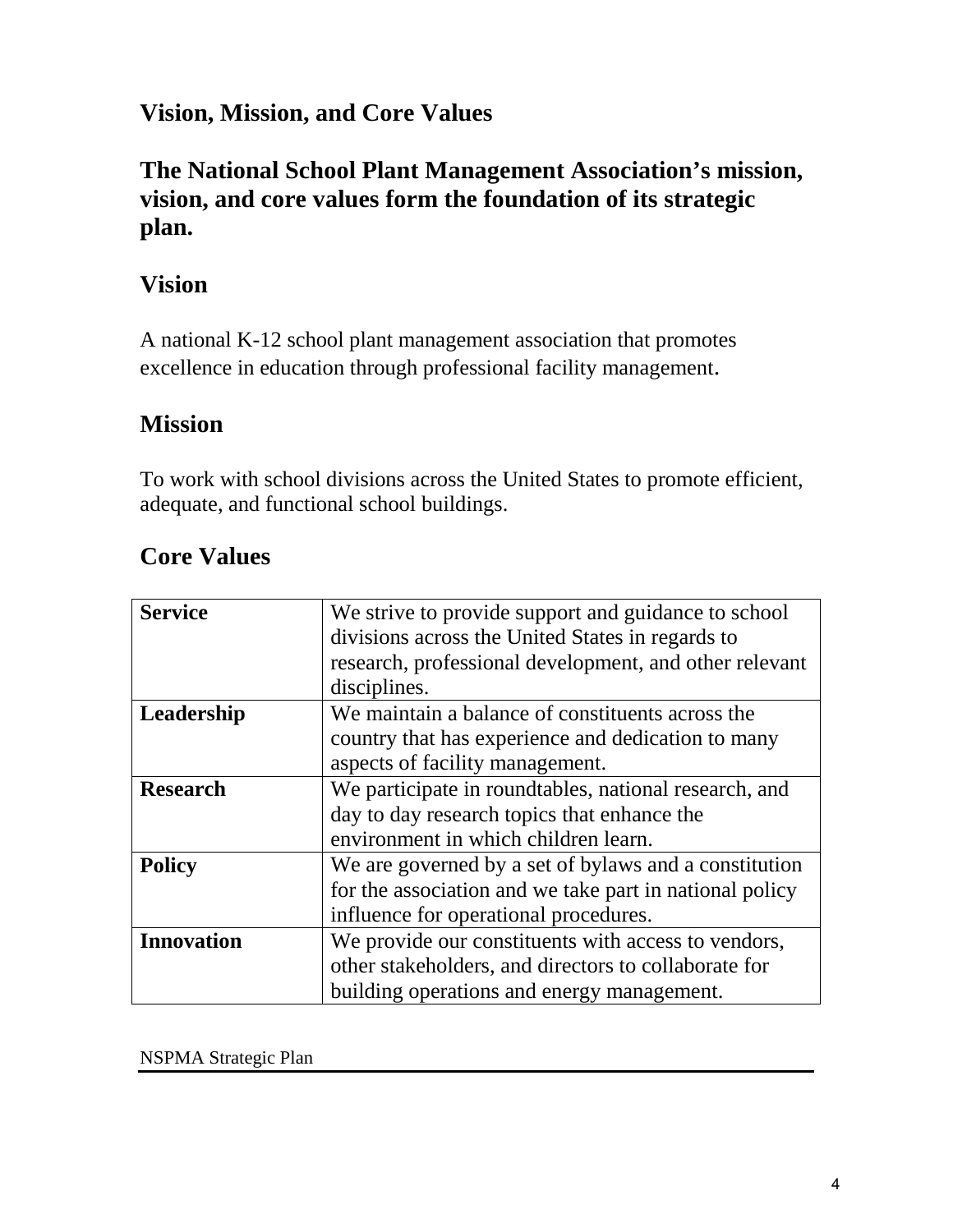# Core Values Continued

| <b>Sustainability</b> | Enhance the stakeholder's ability to efficiently manage |  |  |  |  |  |  |
|-----------------------|---------------------------------------------------------|--|--|--|--|--|--|
|                       | by providing current and up to date research,           |  |  |  |  |  |  |
|                       | management procedures, and best practices to protect    |  |  |  |  |  |  |
|                       | our resources (i.e. Green cleaning, using sustainable   |  |  |  |  |  |  |
|                       | materials, energy management etc.)                      |  |  |  |  |  |  |
| <b>Publication</b>    | We strive to support our business partners with         |  |  |  |  |  |  |
|                       | promoting their publications as well as board members   |  |  |  |  |  |  |
|                       | publishing on an annual basis through local or national |  |  |  |  |  |  |
|                       | research.                                               |  |  |  |  |  |  |

# **Modeling Our Core Values**

### **Service**

- We value the personal relationships of our constituents across the country and hold the professional development of all stakeholders as a foundation for the association.
- We provide information and work sessions to stakeholders across the country in an effort to maintain a healthy and safe environment for children.

### **Leadership**

• We will maintain a base of current and retired professional School Plant Managers and other facility related resources from across the country on our Executive Board and General Board of Directors. Leadership will have experience in facilities, custodial services, safety and security, and warehousing.

### **Research**

• We will participate in current forums through local and national organizations and associations. We will also contribute to the current body of knowledge through meetings and other means of communication that focuses on the environment in which children learn and play.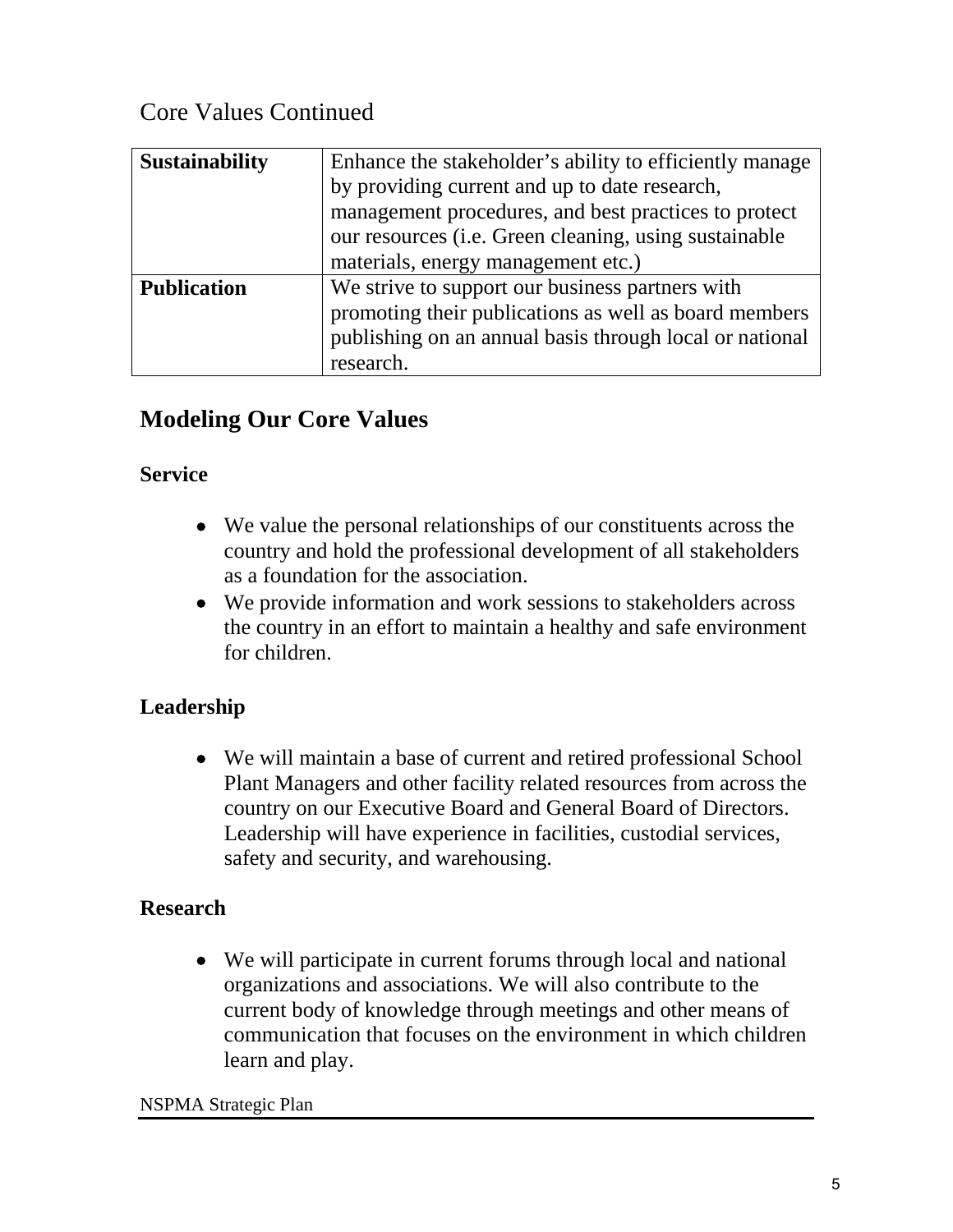## **Policy**

• We continue to use our bylaws and NSPMA constitution as our guiding foundation for our association. Our desire is to effectively promote and influence national, state, and local policy as it relates to facilities. The document is organized by a committee of peers, which reviews and assesses viability. The NSPMA board has the ability to modify, add, or delete sections of the bylaws through board approval.

### **Innovation**

• We will maintain efficient practices for work safety best practices and ideas that allow cutting edge ideas that help School Plant managers carry out their responsibilities to the best of their ability. Board members will collaborate and look at ways to be transparent with embracing new ideas that help facility managers across the United States.

### **Sustainability**

• We will strive to lead school plants across the United States in ways to foster new ideas for wind energy, solar energy, LED lighting, indoor air quality, pest management, and the overall energy savings in schools. We will continue to foster leading edge technology initiatives that help manage utilities and facility management through work order systems and preventative maintenance.

### **Publication**

• We will continue to publish bodies of work through magazines and journals to add to the body of knowledge pertaining to school facilities. We will move towards a formalized national study that analyzes how the condition of a school building influences the learning environment. We will also continue to support various sponsors and publicize their articles and research on our web page.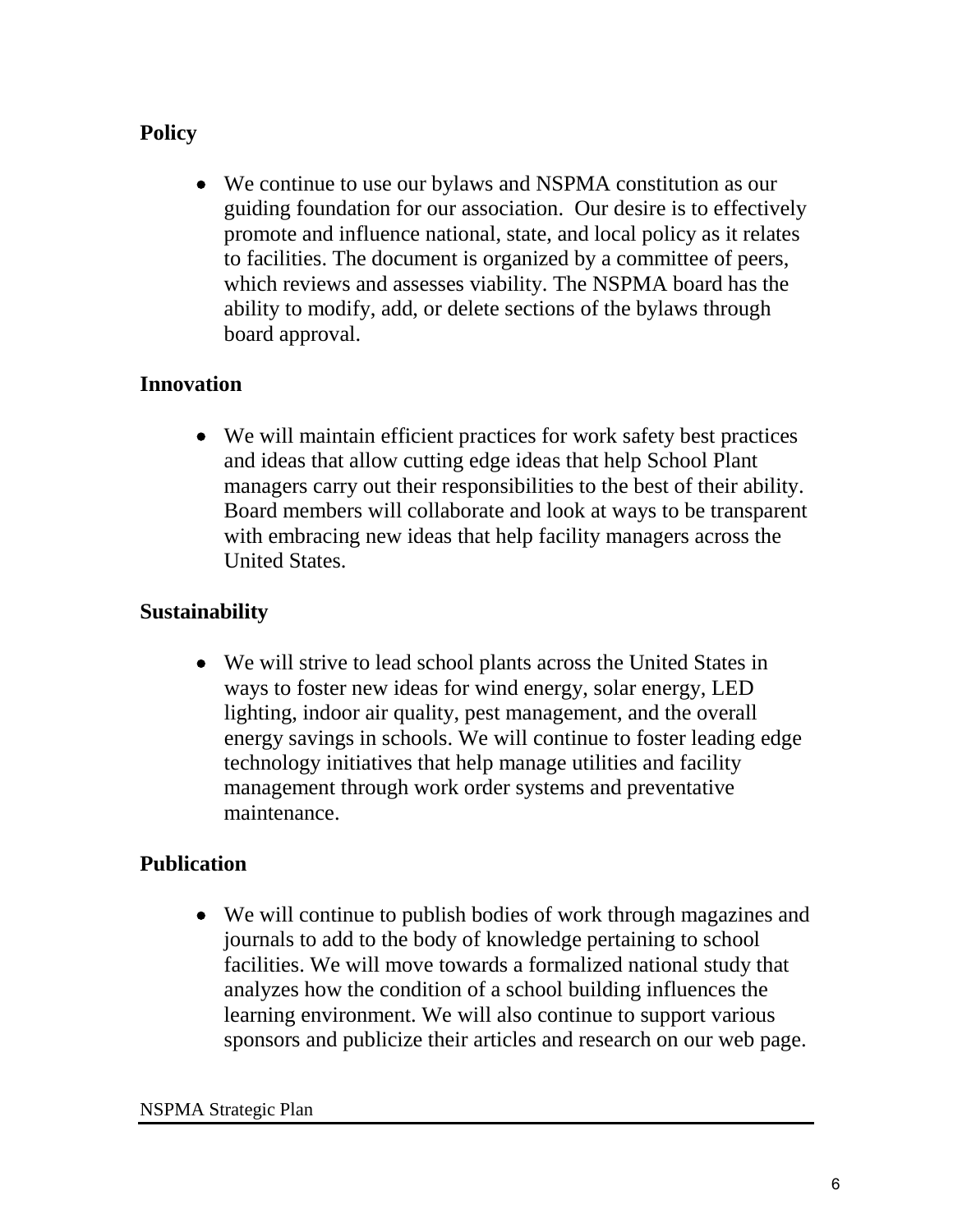#### **Our Association**

Before there was a National School Plant Management Association (NSPMA) many Southern States had formed a Southern School Plant Management Association (SSPMA) to meet the needs of facility professionals in K-12 public schools. The SSPMA conducted an annual conference that began to draw attendees from states other than "Southern States" which made the SSPMA leadership at that time realize there was a need to provide services for facility managers from all over the country. In 1995 the switch was made from "Southern" to "National" and several Northern States began to get involved. Since the changeover we have had Presidents, Officers and Board Members from New York, New Jersey, and Connecticut. The westward move was on and states such as Washington, Minnesota, California, Texas, New Mexico, Colorado, and Oklahoma joined in and our association was off and running. Twenty-eight states were in attendance at the 2016 conference and our numbers of participants and vendors continue to grow.

Each of our member states conduct annual conferences, multiple workshops, seminars, and certification programs. The NSPMA has truly become a National Association. The purpose of the National Association is to provide leadership and collaboration for school plant and facility managers across the country that has an influence on public school k-12 education. NSPMA has a full executive board of directors, which also includes several board members at large. The entire board consists of 19 members, but several are ex officio and they do not have voting rights. There is strong representation across the country.

Tony Sloan from Missouri was the last SSPMA President and Jim Vicar from South Carolina was the first NSPMA President. Most of the SSPMA leadership has retired or moved on. A few of the past leaders remain with NSPMA, most in an advisory role. The states that were involved in the SSPMA continue to be active today. The new states that have gotten on board with NSPMA have become very active. As is the case with a flourishing tree, the health of its branches is dependent on the strength of its roots. The NSPMA is rooted in the South but its ever-broadening state representation is evidence of healthy growth.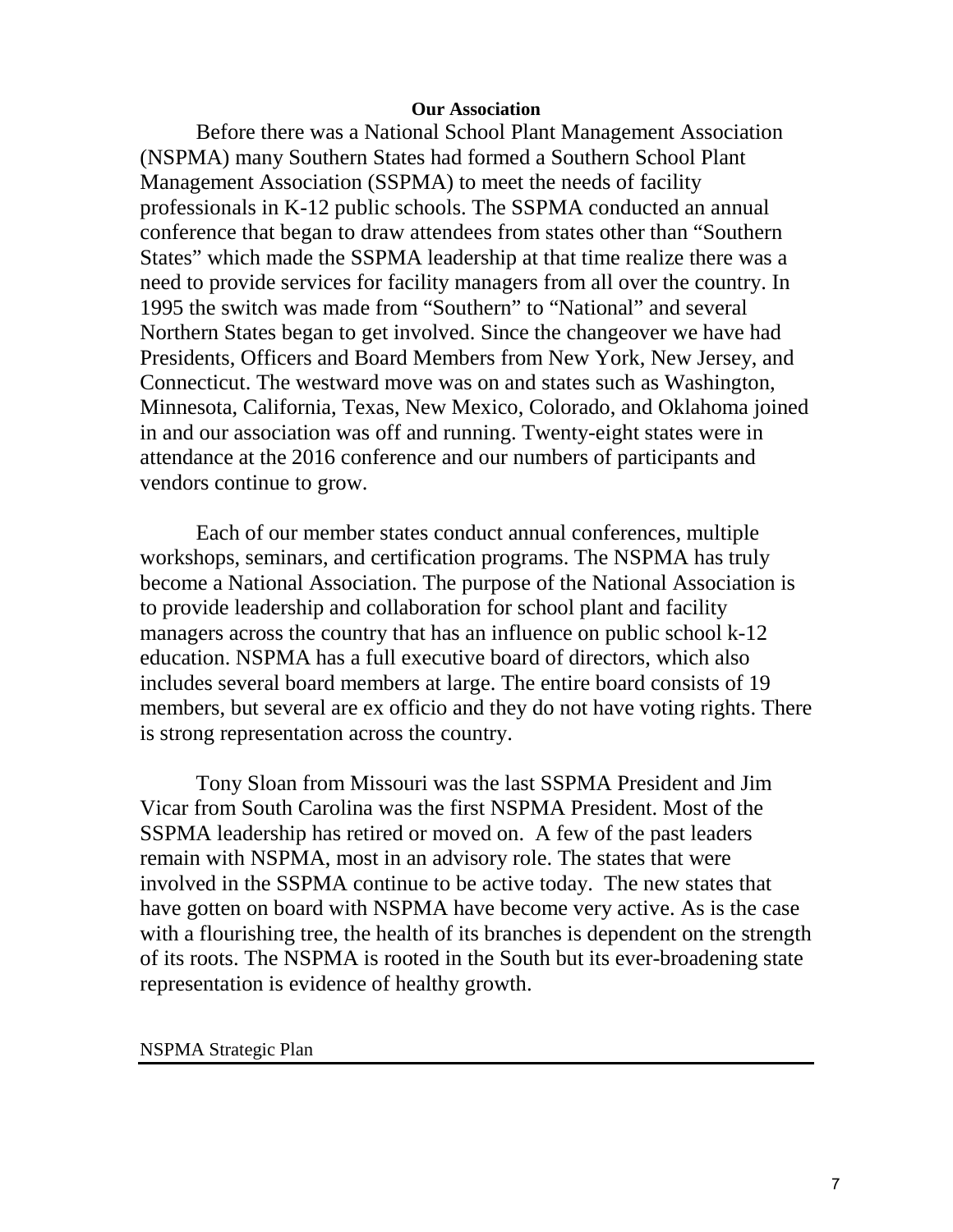| <b>Goals</b>                                                                                                                                                                     | <b>Objective</b>                                                                                                                                                                  | <b>Action Item</b>                                                                                                    | <b>Group Responsible</b>    | <b>Resources Needed</b> | <b>Completion Date</b> |
|----------------------------------------------------------------------------------------------------------------------------------------------------------------------------------|-----------------------------------------------------------------------------------------------------------------------------------------------------------------------------------|-----------------------------------------------------------------------------------------------------------------------|-----------------------------|-------------------------|------------------------|
|                                                                                                                                                                                  |                                                                                                                                                                                   |                                                                                                                       |                             |                         |                        |
| 1) Create a recruitment process<br>that enables the association to<br>recruit at least 75% of the<br>states in United States to be<br>active participants in the<br><b>NSPMA</b> | 1.1 Develop and implement<br>recruitment tools to add<br>Implement web page states on Conference video and<br>the west coast emails, LinkedIn, research clearinghouse<br>Facebook | Webinars, National                                                                                                    | <b>NSPMA Board Members</b>  | Web Page Designer       | 2022                   |
|                                                                                                                                                                                  | 1.2 Provide resources and<br>support that will entice states<br>to see the benefit of the<br>available resources for the<br><b>NSPMA</b>                                          | Create a training model that<br>captures energy<br>management, best practices<br>technology, custodial, and<br>trades | <b>NSPMA Board Members</b>  |                         |                        |
|                                                                                                                                                                                  | 1.3 Initiate a nationwide staff<br>development model where ALL<br>school divisions across the<br>nation can benefit                                                               | Create or adopt a national<br>model for facility managers<br>across the nation                                        | <b>NSPMA Board Members</b>  |                         |                        |
|                                                                                                                                                                                  | 1.4 Actively solicit past<br>members, prospective<br>members, and new state<br>affiliates.                                                                                        | Phone calls, email blasts,<br>conference visits by NSPMA<br><b>Board Members.</b>                                     | <b>Membership Committee</b> |                         |                        |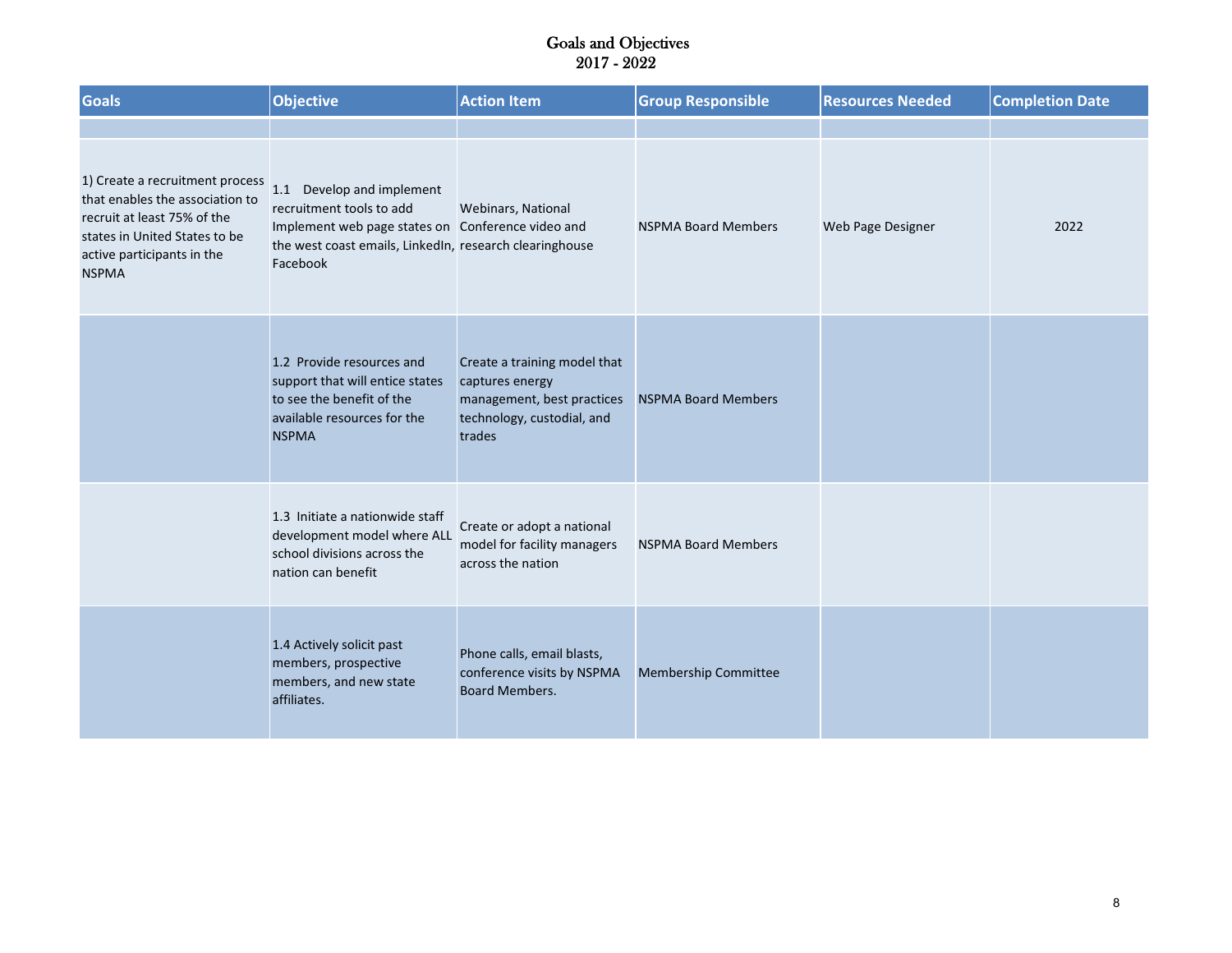| <b>Goals</b>                                                                                                                                                                                  | <b>Objective</b>                                                                                                                                                                                                           | <b>Action Item</b>                                                                                                                       | <b>Group Responsible</b>   | <b>Resources Needed</b> | <b>Completion Date</b> |
|-----------------------------------------------------------------------------------------------------------------------------------------------------------------------------------------------|----------------------------------------------------------------------------------------------------------------------------------------------------------------------------------------------------------------------------|------------------------------------------------------------------------------------------------------------------------------------------|----------------------------|-------------------------|------------------------|
| 2) Create a Recruitment<br>process that enables the<br>association to recruit at least<br>125 vendors and 600<br>participants across the United<br>States to be active in the<br><b>NSPMA</b> | 2.1 Develop and implement<br>recruitment tools. Add web<br>page for vendors and<br>participants. LinkedIn,<br>Facebook to the National<br>Conference                                                                       | Implement webpage, emails,<br>LinkedIn and Facebook                                                                                      | <b>NSPMA Board Members</b> | Web Page Designer       | 2022                   |
|                                                                                                                                                                                               | 2.2 Provide resources and<br>support that will entice<br>Partners/Vendors to see the<br>benefit of the webinars,<br>National Conference available<br>resources for video and<br>research clearinghouse the<br><b>NSPMA</b> | Webinars, National<br>Conference Video and<br>research clearinghouse                                                                     | <b>Vendor Committee</b>    | Web Page Designer       | 2022                   |
|                                                                                                                                                                                               | 2.3 Initiate a nationwide staff<br>development model where ALL<br>school divisions across the<br>nation can benefit and<br>participants can use for<br>implementation                                                      | Create a training model that<br>captures energy<br>management, best practices NSPMA Board Members<br>technology, custodial and<br>trades |                            |                         | 2022                   |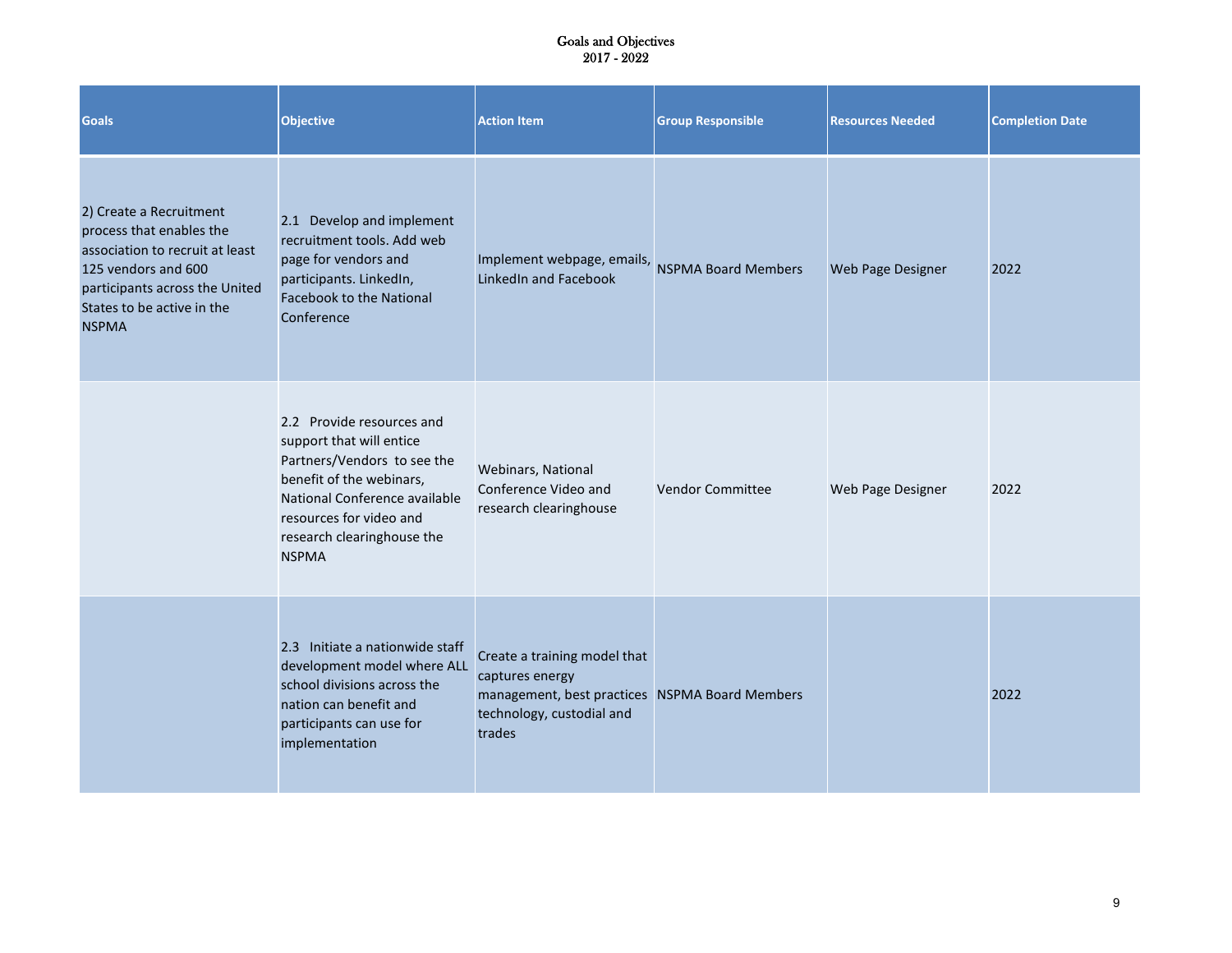| <b>Goals</b>                                                                                                          | <b>Activity</b>                                                                                     | <b>Action Item</b>                                                                                 | <b>Group Responsible</b>                      | <b>Resources Needed</b>                             | <b>Completion Date</b> |
|-----------------------------------------------------------------------------------------------------------------------|-----------------------------------------------------------------------------------------------------|----------------------------------------------------------------------------------------------------|-----------------------------------------------|-----------------------------------------------------|------------------------|
| 3) Create a budget process that enables<br>the reallocation of funds to support a<br>full time Director for the NSPMA | 3.1 Develop a fiscal plan that supports<br>an interim volunteer director                            | Begin a funding margin and set aside Executive Board of<br>monies for the future                   | <b>Directors</b>                              | Monies from partners and<br><b>NSPMA Conference</b> | 2018                   |
|                                                                                                                       | 3.2 Develop a part time director job<br>description, contract and<br>method/criteria for selection. | Create a funding margin and set<br>aside monies for a part time position<br>over a three year term | <b>Executive Board of</b><br><b>Directors</b> | Monies from partners and<br><b>NSPMA Conference</b> | 2020                   |
|                                                                                                                       | 3.3 Develop a fiscal plan that supports<br>a full time director                                     | Create a funding margin and set<br>aside monies for a full time position<br>over a five year term  | <b>Executive Board of</b><br><b>Directors</b> | Monies from partners and<br><b>NSPMA Conference</b> | 2022                   |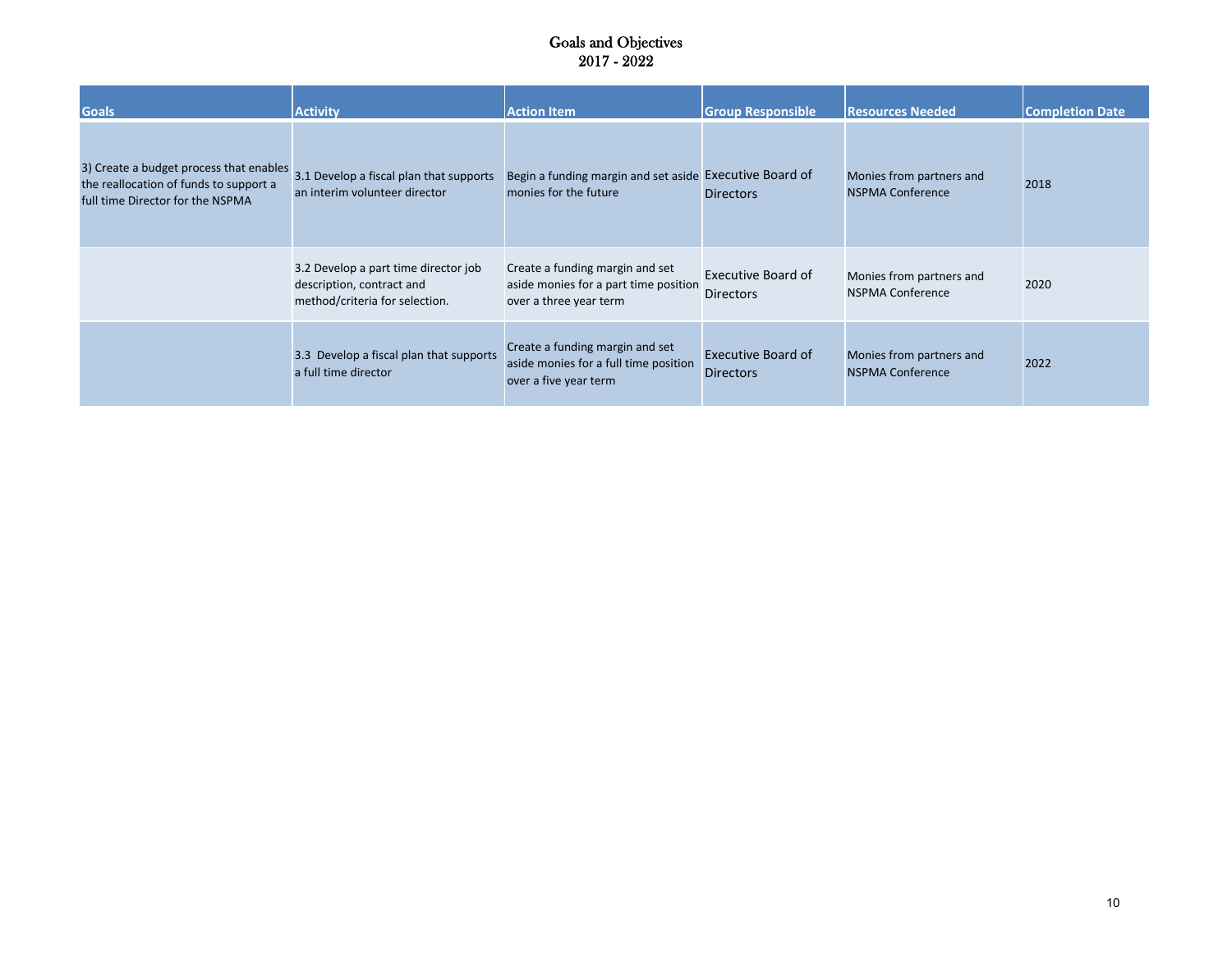| <b>Goals</b>                                                                                                        | <b>Activity</b>                                                                                                                                       | <b>Action Item</b>                                                                        | <b>Group Responsible</b> | <b>Resources Needed</b>               | <b>Completion Date</b> |
|---------------------------------------------------------------------------------------------------------------------|-------------------------------------------------------------------------------------------------------------------------------------------------------|-------------------------------------------------------------------------------------------|--------------------------|---------------------------------------|------------------------|
| 4) Develop a state of the art web page<br>for the NSPMA that represent the<br>mission and vision of the Association | Interactive questions and answers<br>4.1 Solicit, review and select a web<br>publications, resources, and video<br>service provider.<br>clearinghouse |                                                                                           | Webmaster                | Funding for a sustainable web<br>page | 2017/2019              |
|                                                                                                                     | 4.2 Create a dedicated committee with<br>chairperson to work with website<br>design, development and<br>updates/revisions.                            | Best practices for trades, custodial,<br>energy, and recycling, operational<br>management | Webmaster                | Funding for a sustainable web<br>page | 2017/2018              |
|                                                                                                                     | 4.3 Develop a list of vendors by trade<br>so stakeholders can access resources<br>for building trades                                                 | Marketing tool for vendors as NSPMA<br>can provide a yearlong resource to<br>stakeholders | Webmaster                | Funding for a sustainable web<br>page | 2017/2018              |
|                                                                                                                     | 4.4 Identify best practices for facility<br>managers across the country                                                                               | Marketing tool for vendors as NSPMA<br>can provide a yearlong resource to<br>stakeholders | Webmaster                | Funding for a sustainable web<br>page | 2017/2018              |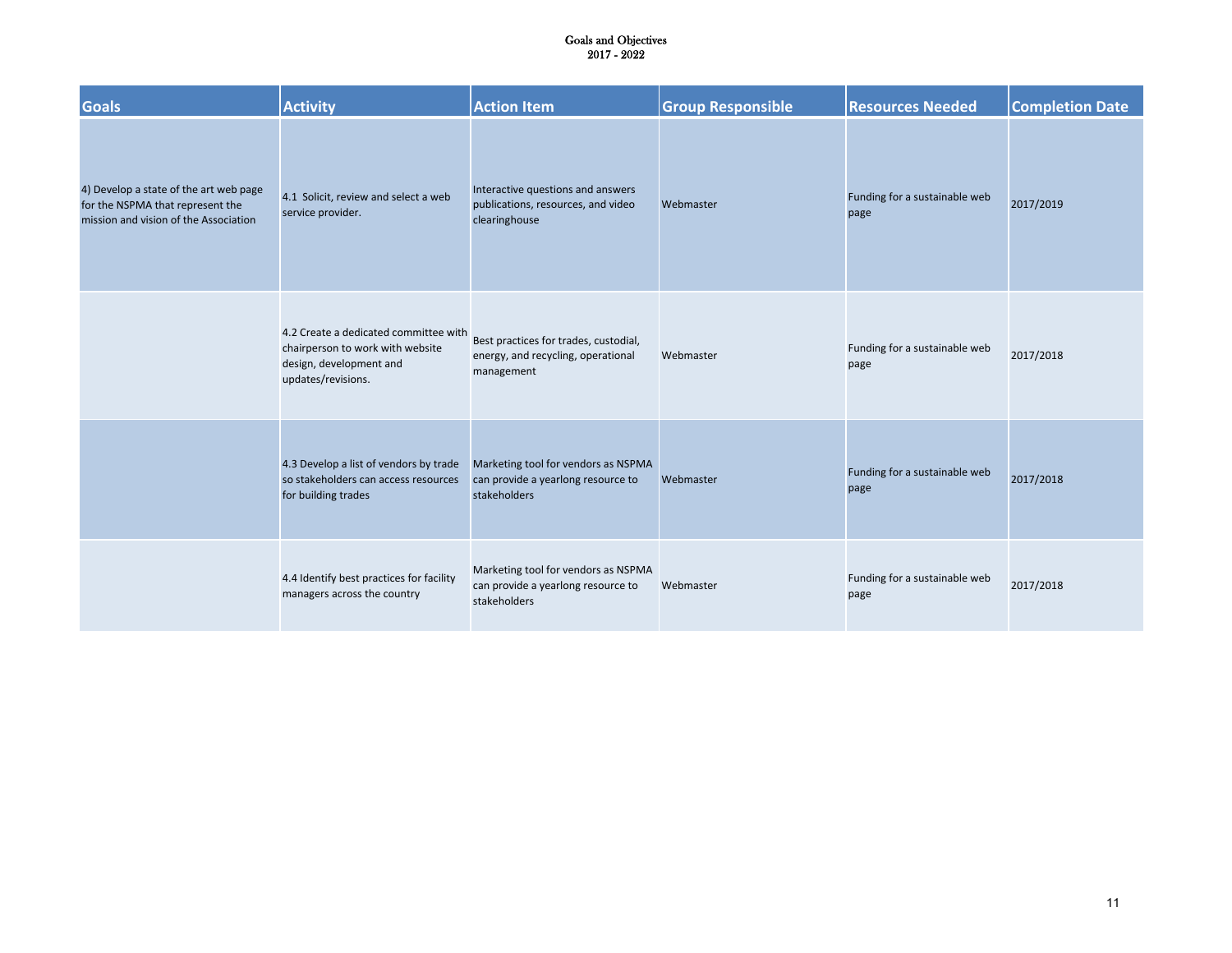| <b>Goals</b>                                                                                                           | <b>Objective</b>                                                                                                      | <b>Action Item</b>                                                                                                                                             | <b>Group Responsible</b>                               | <b>Resources Needed</b>                                                          | <b>Completion Date</b>       |
|------------------------------------------------------------------------------------------------------------------------|-----------------------------------------------------------------------------------------------------------------------|----------------------------------------------------------------------------------------------------------------------------------------------------------------|--------------------------------------------------------|----------------------------------------------------------------------------------|------------------------------|
| 5) Market the benefit of<br>exemplary operational<br>practices through the<br><b>NSPMA Facilities Masters</b><br>Award | 5.1 Develop a marketing<br>strategy to promote best<br>practices for operational<br>maintenance across the<br>country | Continue to market on<br>webpage and incorporate<br>photos releases of award<br>winners                                                                        | <b>NSPMA Board Members</b>                             | <b>Evaluation Panel to evaluate</b><br>submissions from school<br>divisions      | 2017 and ongoing there after |
|                                                                                                                        | 5.2 Recognize school divisions<br>across the country that have<br>exemplary best practices                            | Emphasize the 7 components<br>of the facilities masters<br>award through NSPMA<br>newsletter, website and<br>other publications                                | John Bailey to oversee awards<br>and promotional tools | Award plaques for Silver, Gold,<br>and Platinum award winning<br>school division | 2017 and ongoing there after |
|                                                                                                                        | 5.3 Recognize Facility Masters<br>Award winner annually at the<br>national conference.                                | Reward award winners with<br>a free registration to the<br>national conference along<br>with plaque recognition and<br>photo opportunity National<br>President | <b>NSPMA Board Members</b>                             | N/A                                                                              | 2017 and ongoing there after |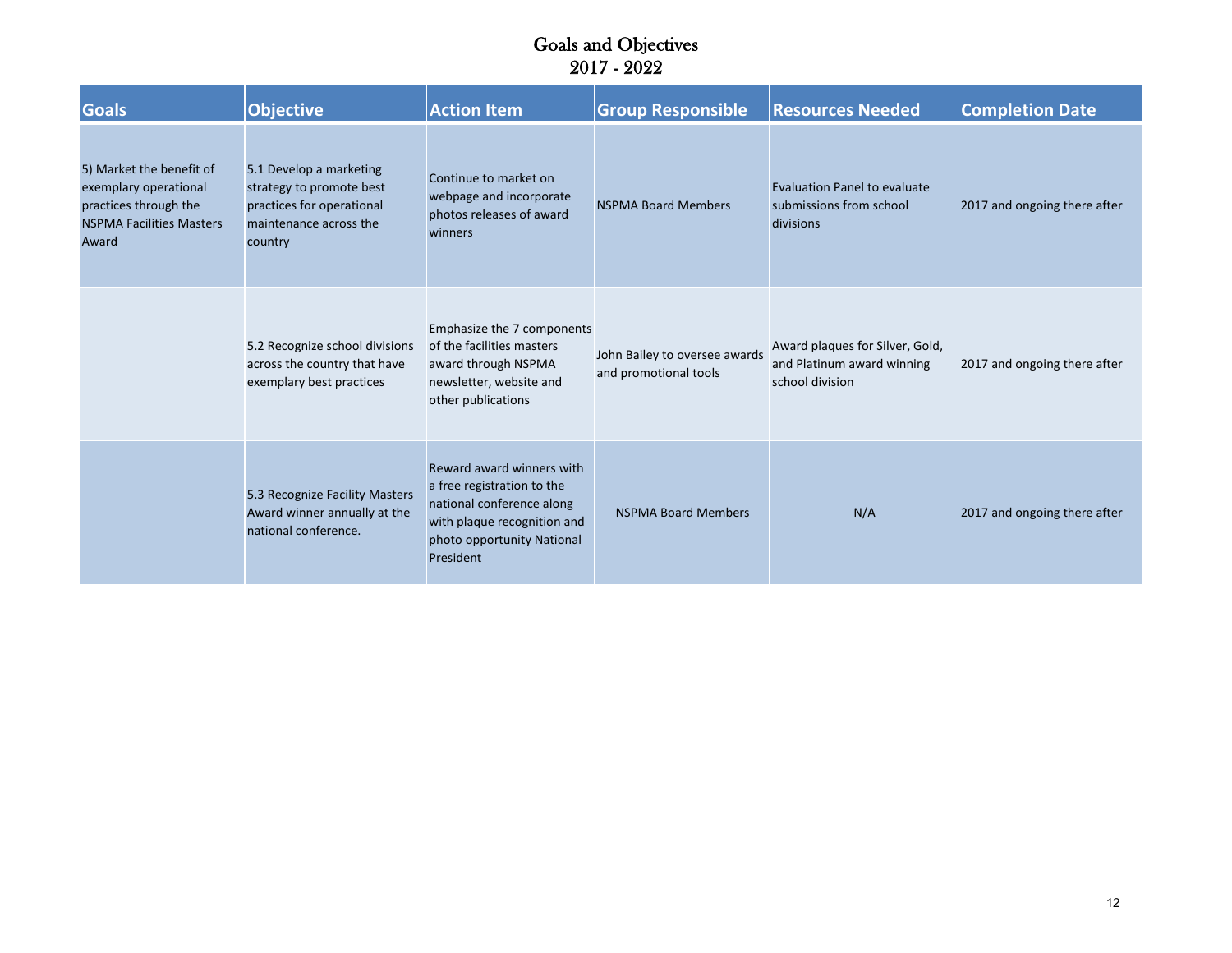| <b>Goals</b>                                                         | Objective                                                                                                                                                                          | <b>Action Item</b>                   | <b>Group Responsible</b>                                                                                  | <b>Resources Needed</b>                                                                                                             | <b>Completion Date</b> |
|----------------------------------------------------------------------|------------------------------------------------------------------------------------------------------------------------------------------------------------------------------------|--------------------------------------|-----------------------------------------------------------------------------------------------------------|-------------------------------------------------------------------------------------------------------------------------------------|------------------------|
| 6) Develop a National<br>Certification Program for<br>various trades | 6.1 Identify a unique set of<br>measurable standards that are met national set of standards<br>and reward trade technicians with a that are unique to the<br>natural certification | Create and develop a<br><b>NSPMA</b> | Steering committee assigned by<br><b>National President.</b><br>Evaluation Board that would be<br>created | Set of measurable standards<br>that are unique and specific to<br>the mission and vision of the<br><b>NSPMA</b><br><b>Marketing</b> | 2022                   |
|                                                                      |                                                                                                                                                                                    |                                      |                                                                                                           |                                                                                                                                     |                        |